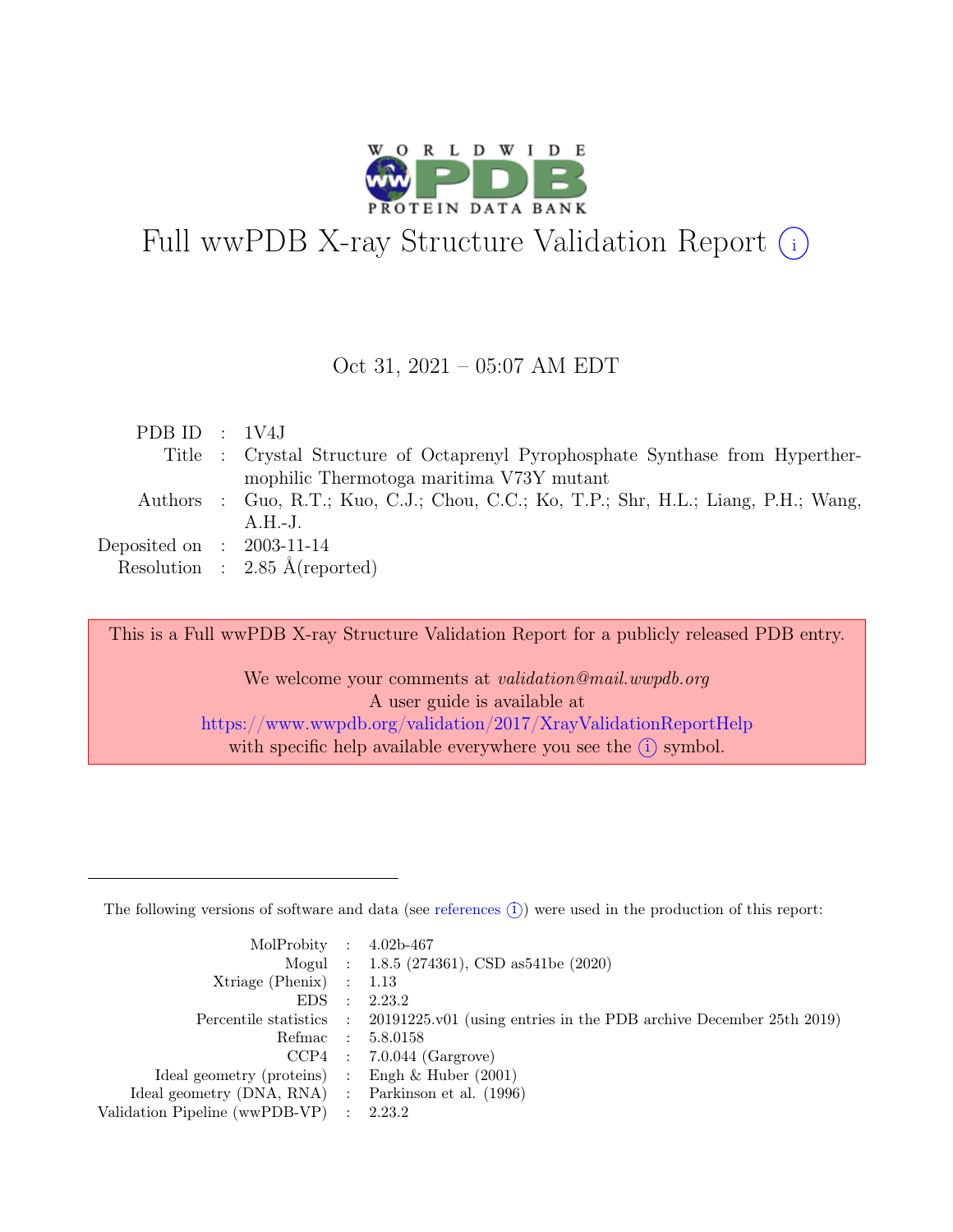# 1 Overall quality at a glance  $(i)$

The following experimental techniques were used to determine the structure: X-RAY DIFFRACTION

The reported resolution of this entry is 2.85 Å.

Percentile scores (ranging between 0-100) for global validation metrics of the entry are shown in the following graphic. The table shows the number of entries on which the scores are based.



| Metric                | Whole archive<br>$(\#\text{Entries})$ | Similar resolution<br>$(\# \text{Entries}, \text{ resolution } \text{range}(\AA))$ |  |  |
|-----------------------|---------------------------------------|------------------------------------------------------------------------------------|--|--|
| $R_{free}$            | 130704                                | 3168 (2.90-2.82)                                                                   |  |  |
| Clashscore            | 141614                                | 3438 (2.90-2.82)                                                                   |  |  |
| Ramachandran outliers | 138981                                | 3348 (2.90-2.82)                                                                   |  |  |
| Sidechain outliers    | 138945                                | 3351 (2.90-2.82)                                                                   |  |  |
| RSRZ outliers         | 127900                                | 3103 (2.90-2.82)                                                                   |  |  |

The table below summarises the geometric issues observed across the polymeric chains and their fit to the electron density. The red, orange, yellow and green segments of the lower bar indicate the fraction of residues that contain outliers for  $\geq$ =3, 2, 1 and 0 types of geometric quality criteria respectively. A grey segment represents the fraction of residues that are not modelled. The numeric value for each fraction is indicated below the corresponding segment, with a dot representing fractions <=5% The upper red bar (where present) indicates the fraction of residues that have poor fit to the electron density. The numeric value is given above the bar.

| Mol | ${\rm Chain}$ | Length | Quality of chain |     |    |  |  |  |
|-----|---------------|--------|------------------|-----|----|--|--|--|
|     |               | 299    | 2%<br>59%        | 32% | 6% |  |  |  |
|     |               | 299    | 2%<br>60%        | 32% | 6% |  |  |  |

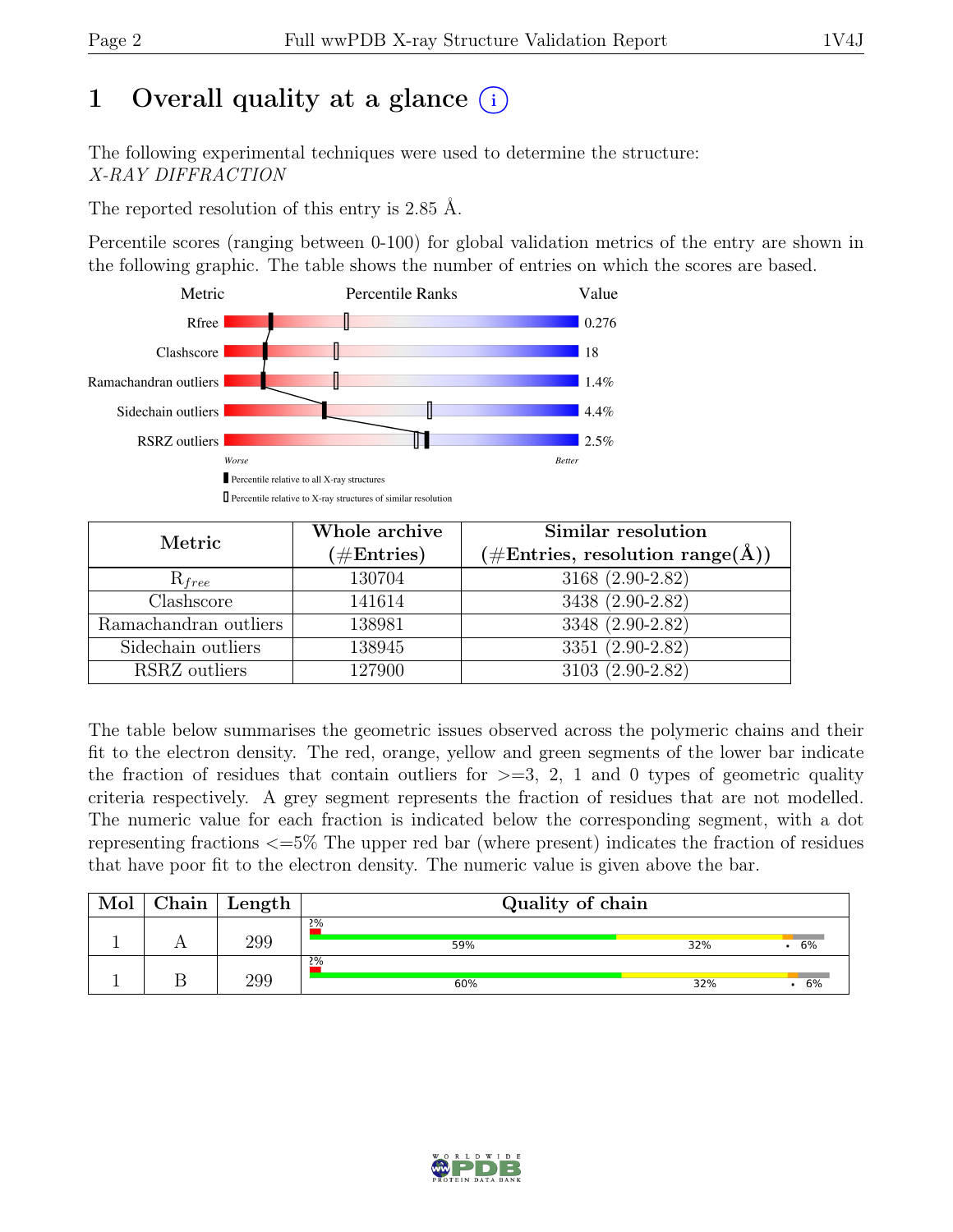# 2 Entry composition  $(i)$

There are 3 unique types of molecules in this entry. The entry contains 4785 atoms, of which 0 are hydrogens and 0 are deuteriums.

In the tables below, the ZeroOcc column contains the number of atoms modelled with zero occupancy, the AltConf column contains the number of residues with at least one atom in alternate conformation and the Trace column contains the number of residues modelled with at most 2 atoms.

• Molecule 1 is a protein called octoprenyl-diphosphate synthase.

| $\text{Mol}$ | Chain   Residues | Atoms         |                            |  |  | ZeroOcc   AltConf   Trace |  |  |
|--------------|------------------|---------------|----------------------------|--|--|---------------------------|--|--|
|              | 280              | Total<br>2233 | $C \tN$<br>1434 371 416 12 |  |  |                           |  |  |
|              | 280              | Total<br>2233 | $C \tN$<br>1434 371 416 12 |  |  |                           |  |  |

There are 2 discrepancies between the modelled and reference sequences:

| Chain |    | Residue   Modelled   Actual |     | Comment                          | Reference |
|-------|----|-----------------------------|-----|----------------------------------|-----------|
|       | 79 | TYR                         | VAL | engineered mutation   UNP Q9X1M1 |           |
|       |    | TYR.                        | VAL | engineered mutation   UNP Q9X1M1 |           |

• Molecule 2 is SULFATE ION (three-letter code: SO4) (formula:  $O_4S$ ).



|  | Mol   Chain   Residues | Atoms          |  |  | $ZeroOcc$   AltConf |  |
|--|------------------------|----------------|--|--|---------------------|--|
|  |                        | $\text{Total}$ |  |  |                     |  |

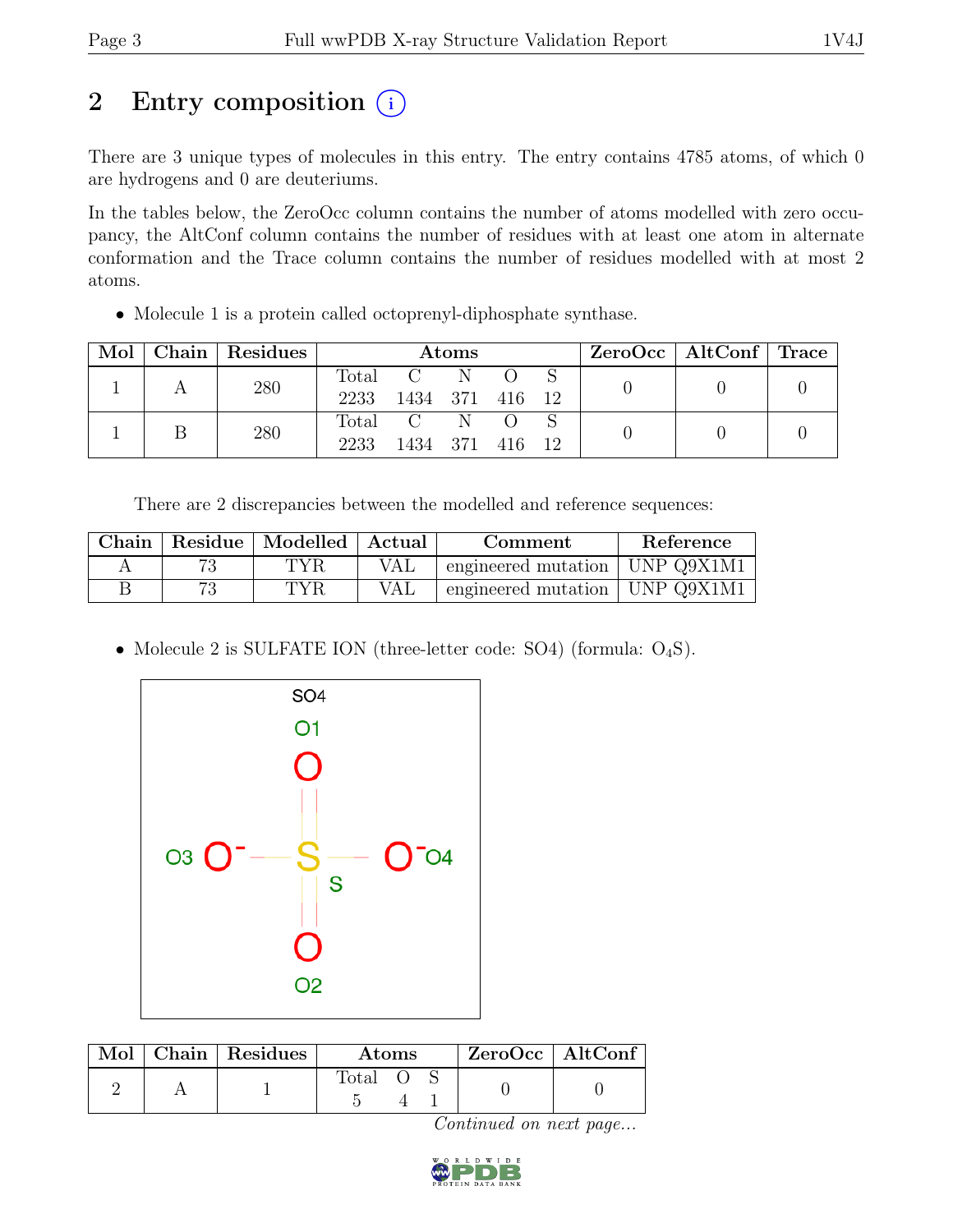Continued from previous page...

| Mol                         | $\overline{\text{Chain}}$ | Residues     | Atoms                                                                      |          | ZeroOcc   AltConf |
|-----------------------------|---------------------------|--------------|----------------------------------------------------------------------------|----------|-------------------|
| $\overline{2}$              | A                         | 1            | S<br>Total<br>$\circ$<br>5<br>$\overline{4}$<br>1                          |          |                   |
| $\overline{2}$              | A                         | $\mathbf{1}$ | S<br>Total<br>$\Omega$<br>5<br>4<br>1                                      | 0        |                   |
| $\overline{2}$              | A                         | $\mathbf{1}$ | S<br>Total<br>$\Omega$<br>$\overline{5}$<br>$\mathbf{1}$<br>$\overline{4}$ | $\Omega$ |                   |
| $\overline{2}$              | B                         | $\mathbf{1}$ | S<br>Total<br>O<br>$\overline{5}$<br>$\mathbf 1$<br>4                      | $\Omega$ |                   |
| $\overline{2}$              | B                         | 1            | S<br>Total<br>O<br>5<br>$\mathbf{1}$<br>4                                  | 0        |                   |
| $\mathcal{D}_{\mathcal{L}}$ | B                         | 1            | S<br>Total<br>$\Omega$<br>5<br>$\mathbf 1$<br>4                            | 0        |                   |
| 2                           | B                         |              | S<br>Total<br>$\Omega$<br>5<br>1<br>4                                      |          |                   |

 $\bullet\,$  Molecule 3 is water.

|  | Mol   Chain   Residues | Atoms               | ZeroOcc   AltConf |
|--|------------------------|---------------------|-------------------|
|  | 125                    | Total<br>125<br>125 |                   |
|  | 154                    | Total<br>154<br>154 |                   |

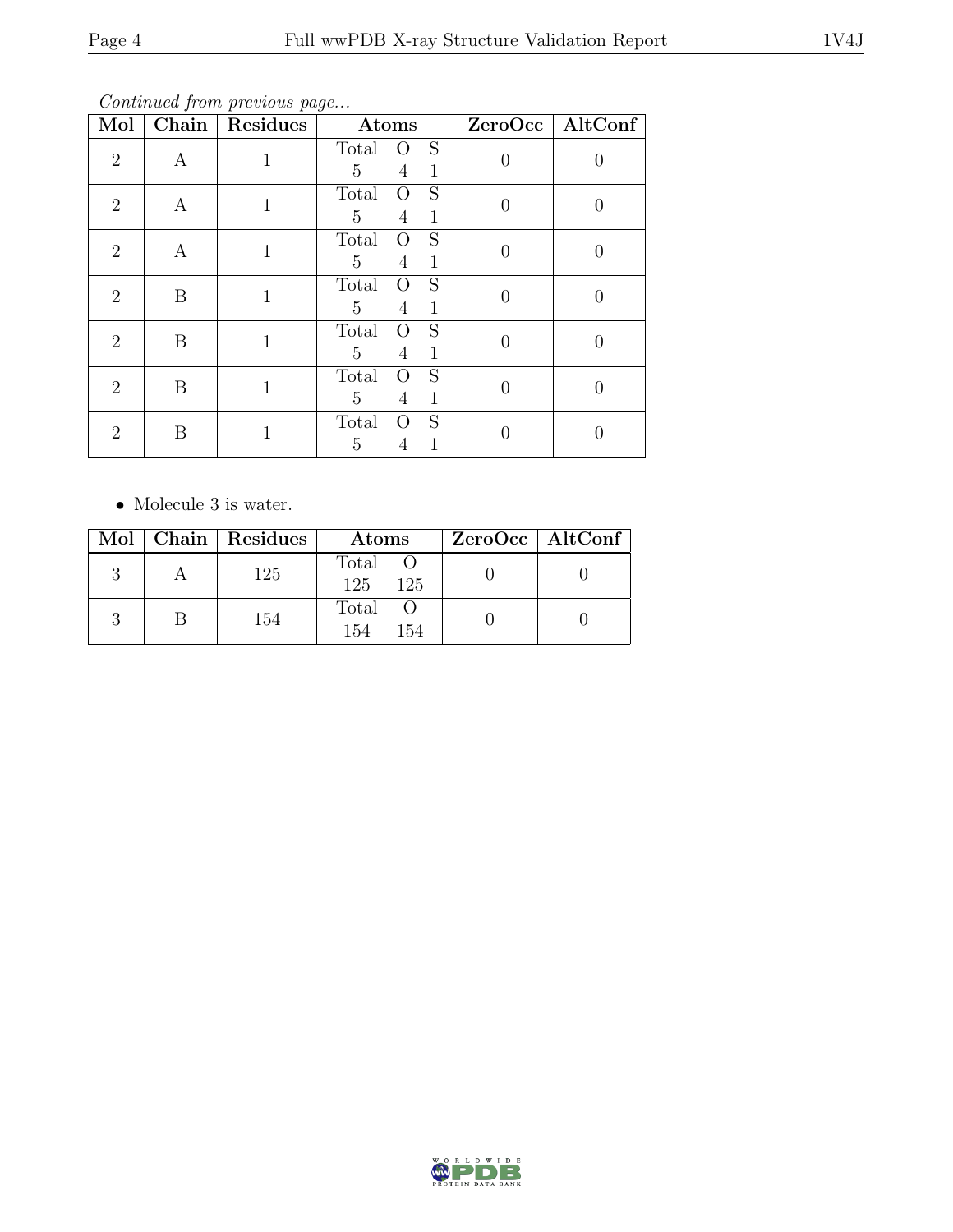## 3 Residue-property plots  $(i)$

These plots are drawn for all protein, RNA, DNA and oligosaccharide chains in the entry. The first graphic for a chain summarises the proportions of the various outlier classes displayed in the second graphic. The second graphic shows the sequence view annotated by issues in geometry and electron density. Residues are color-coded according to the number of geometric quality criteria for which they contain at least one outlier:  $green = 0$ , yellow  $= 1$ , orange  $= 2$  and red  $= 3$  or more. A red dot above a residue indicates a poor fit to the electron density (RSRZ > 2). Stretches of 2 or more consecutive residues without any outlier are shown as a green connector. Residues present in the sample, but not in the model, are shown in grey.



• Molecule 1: octoprenyl-diphosphate synthase





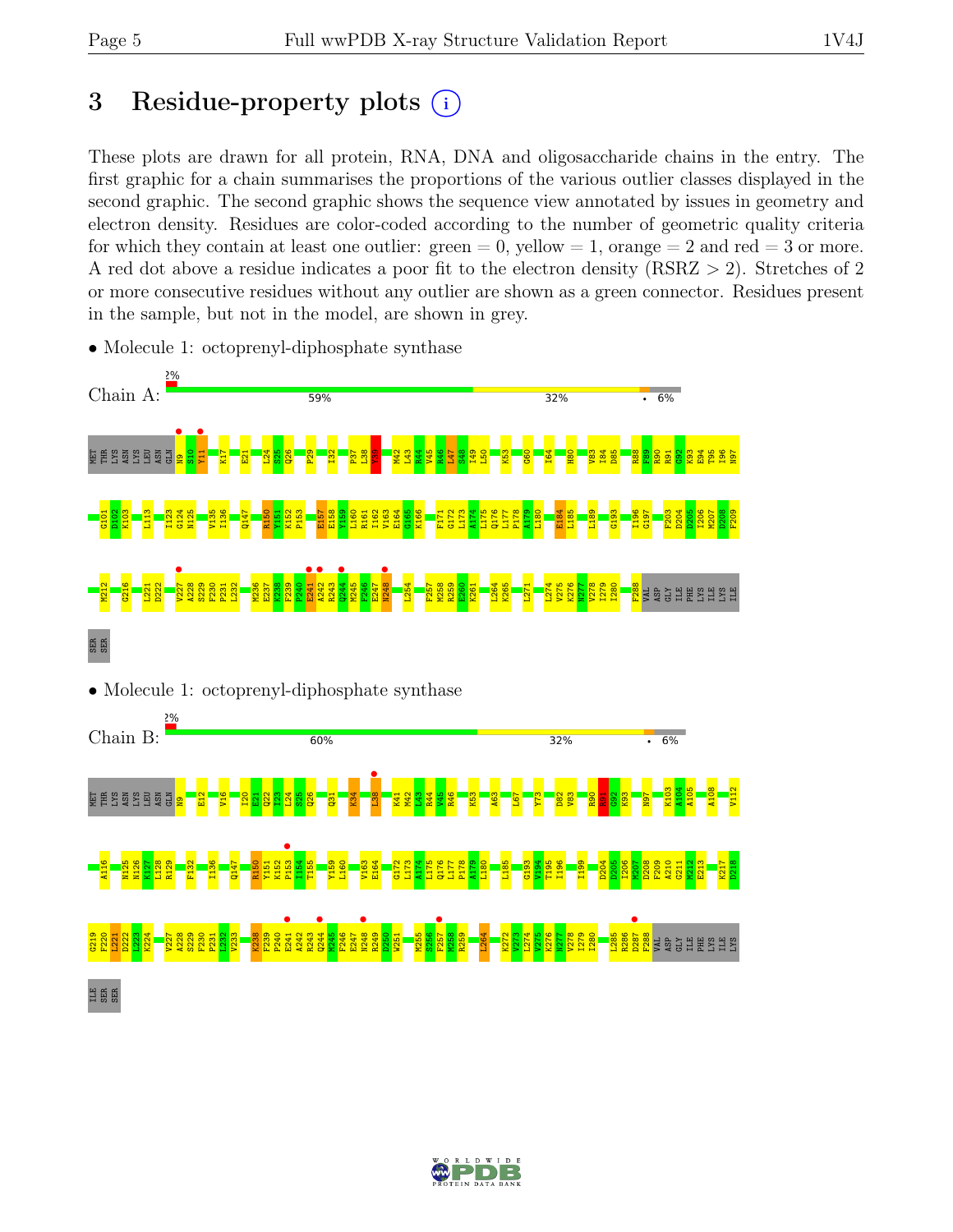# 4 Data and refinement statistics  $(i)$

| Property                                                         | Value                                           | <b>Source</b> |
|------------------------------------------------------------------|-------------------------------------------------|---------------|
| Space group                                                      | P 4 21 2                                        | Depositor     |
| Cell constants                                                   | 150.81Å<br>150.81Å<br>68.86Å                    |               |
| a, b, c, $\alpha$ , $\beta$ , $\gamma$                           | $90.00^\circ$<br>$90.00^\circ$<br>$90.00^\circ$ | Depositor     |
| Resolution $(A)$                                                 | 50.00<br>$-2.85$                                | Depositor     |
|                                                                  | 48.18<br>2.80<br>$\frac{1}{2}$                  | <b>EDS</b>    |
| % Data completeness                                              | (Not available) $(50.00-2.85)$                  | Depositor     |
| (in resolution range)                                            | 95.3 (48.18-2.80)                               | <b>EDS</b>    |
| $R_{merge}$                                                      | 0.07                                            | Depositor     |
| $\mathrm{R}_{sym}$                                               | (Not available)                                 | Depositor     |
| $\langle I/\sigma(I) \rangle^{-1}$                               | $2.37$ (at $2.81\text{\AA}$ )                   | Xtriage       |
| Refinement program                                               | <b>CNS</b>                                      | Depositor     |
|                                                                  | 0.237<br>0.274<br>$\overline{\phantom{a}}$      | Depositor     |
| $R, R_{free}$                                                    | 0.242<br>0.276<br>$\mathcal{L}_{\mathcal{A}}$   | DCC           |
| $R_{free}$ test set                                              | $933$ reflections $(4.86\%)$                    | wwPDB-VP      |
| Wilson B-factor $(A^2)$                                          | 60.4                                            | Xtriage       |
| Anisotropy                                                       | 0.310                                           | Xtriage       |
| Bulk solvent $k_{sol}(\text{e}/\text{A}^3), B_{sol}(\text{A}^2)$ | $0.34$ , 39.3                                   | <b>EDS</b>    |
| L-test for twinning <sup>2</sup>                                 | $< L >$ = 0.49, $< L^2 >$ = 0.32                | Xtriage       |
| Estimated twinning fraction                                      | $\overline{\text{No}}$ twinning to report.      | Xtriage       |
| $F_o, F_c$ correlation                                           | 0.93                                            | <b>EDS</b>    |
| Total number of atoms                                            | 4785                                            | wwPDB-VP      |
| Average B, all atoms $(A^2)$                                     | 54.0                                            | wwPDB-VP      |

Xtriage's analysis on translational NCS is as follows: The largest off-origin peak in the Patterson function is 12.47% of the height of the origin peak. No significant pseudotranslation is detected.

<sup>&</sup>lt;sup>2</sup>Theoretical values of  $\langle |L| \rangle$ ,  $\langle L^2 \rangle$  for acentric reflections are 0.5, 0.333 respectively for untwinned datasets, and 0.375, 0.2 for perfectly twinned datasets.



<span id="page-5-1"></span><span id="page-5-0"></span><sup>1</sup> Intensities estimated from amplitudes.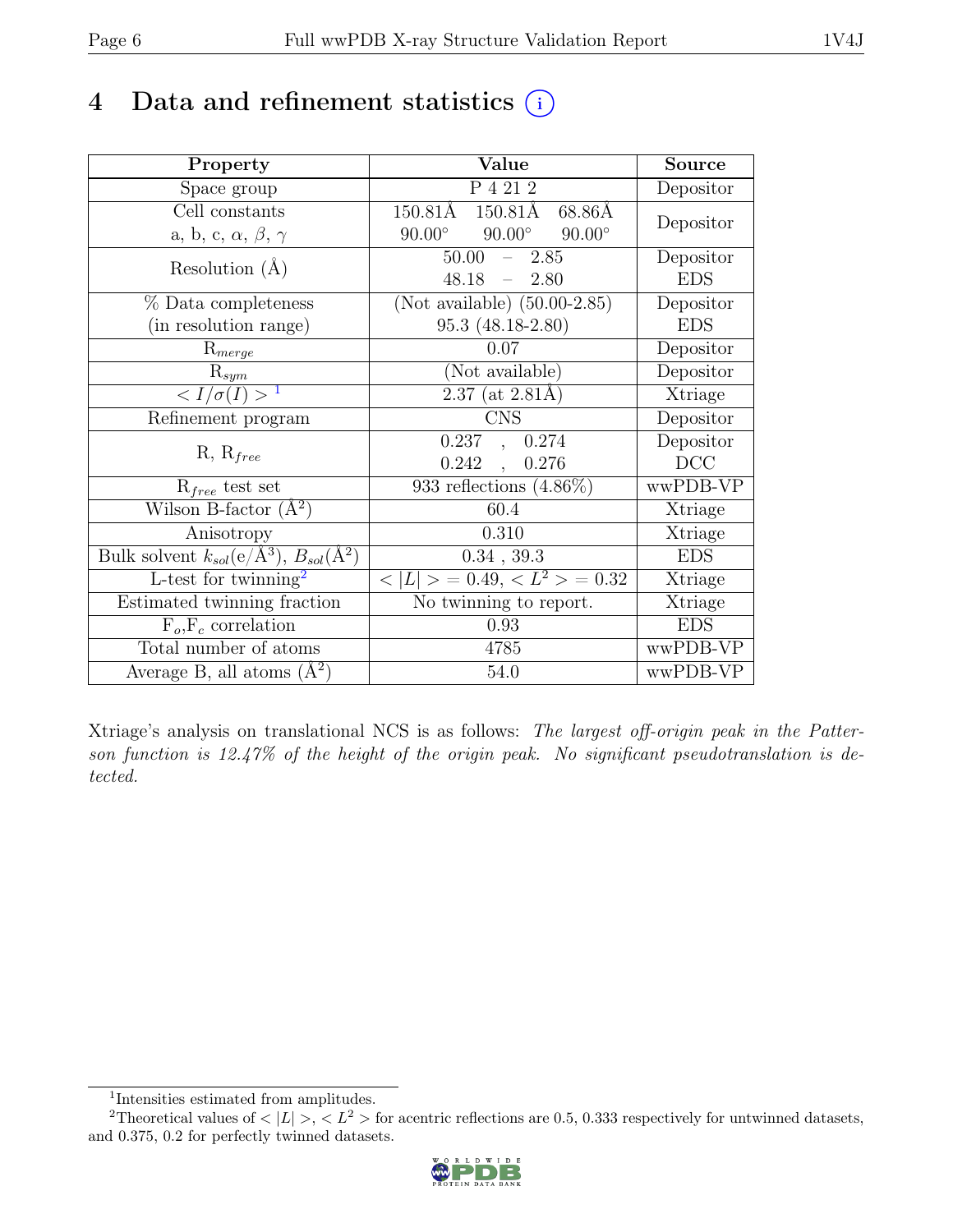# 5 Model quality  $(i)$

## 5.1 Standard geometry  $(i)$

Bond lengths and bond angles in the following residue types are not validated in this section: SO4

The Z score for a bond length (or angle) is the number of standard deviations the observed value is removed from the expected value. A bond length (or angle) with  $|Z| > 5$  is considered an outlier worth inspection. RMSZ is the root-mean-square of all Z scores of the bond lengths (or angles).

| Mol  | Chain |             | Bond lengths | Bond angles |                    |  |
|------|-------|-------------|--------------|-------------|--------------------|--|
|      |       | <b>RMSZ</b> | $\# Z  > 5$  | RMSZ        | Z   > 5            |  |
|      |       | 0.33        | 0/2269       | 0.54        | 0/3046             |  |
|      | В     | 0.27        | 0/2269       | 0.51        | $1/3046$ $(0.0\%)$ |  |
| A 11 | All   | 0.30        | 0/4538       | 0.52        | $(6092,(0.0\%)$    |  |

There are no bond length outliers.

All (1) bond angle outliers are listed below:

|  |  |                          | $\mid$ Mol $\mid$ Chain $\mid$ Res $\mid$ Type $\mid$ Atoms $\mid$ Z $\mid$ Observed( <sup>o</sup> ) $\mid$ Ideal( <sup>o</sup> ) |        |
|--|--|--------------------------|-----------------------------------------------------------------------------------------------------------------------------------|--------|
|  |  | 38   LEU   N-CA-C   5.18 | 124.99                                                                                                                            | 111.00 |

There are no chirality outliers.

There are no planarity outliers.

## 5.2 Too-close contacts  $(i)$

In the following table, the Non-H and H(model) columns list the number of non-hydrogen atoms and hydrogen atoms in the chain respectively. The H(added) column lists the number of hydrogen atoms added and optimized by MolProbity. The Clashes column lists the number of clashes within the asymmetric unit, whereas Symm-Clashes lists symmetry-related clashes.

| Mol |   |      | Chain   Non-H   $H (model)$ | H(added) |     | Clashes   Symm-Clashes |
|-----|---|------|-----------------------------|----------|-----|------------------------|
|     |   | 2233 |                             | 2269     | 74  |                        |
|     |   | 2233 |                             | 2269     | 90  |                        |
|     |   | 20   |                             |          |     |                        |
|     | R | 20   |                             |          |     |                        |
|     |   | 125  |                             |          |     |                        |
|     | R | 154  |                             |          |     |                        |
|     |   | 4785 |                             | 4538     | 159 |                        |

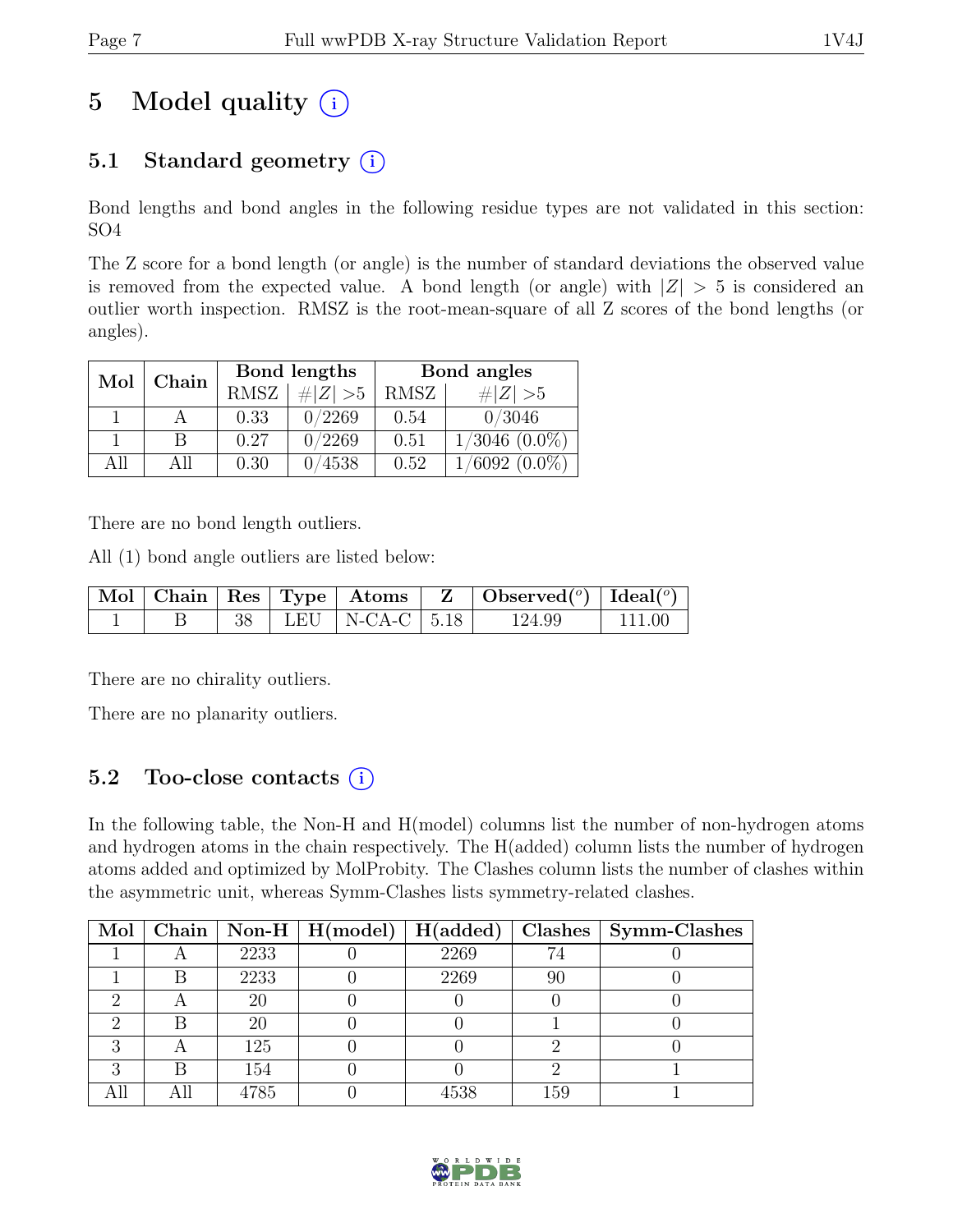The all-atom clashscore is defined as the number of clashes found per 1000 atoms (including hydrogen atoms). The all-atom clashscore for this structure is 18.

|            |  |  | All (159) close contacts within the same asymmetric unit are listed below, sorted by their clash |  |  |  |  |
|------------|--|--|--------------------------------------------------------------------------------------------------|--|--|--|--|
| magnitude. |  |  |                                                                                                  |  |  |  |  |

| Atom-1                    | Atom-2              | Interatomic    | Clash         |  |
|---------------------------|---------------------|----------------|---------------|--|
|                           |                     | distance $(A)$ | overlap $(A)$ |  |
| 1: B: 73: TYR: CE2        | 1:B:136:ILE:HD11    | 1.88           | 1.08          |  |
| 1:A:47:LEU:HD12           | 1:A:175:LEU:HD21    | 1.33           | 1.08          |  |
| 1:A:84:ILE:HD13           | 1:B:103:LYS:HG3     | 1.55           | 0.86          |  |
| 1:B:73:TYR:CD2            | 1:B:136:ILE:HD11    | 2.13           | 0.82          |  |
| 1:A:147:GLN:OE1           | 1:B:103:LYS:HD3     | 1.83           | 0.79          |  |
| 1:A:113:LEU:HD11          | 1:A:136:ILE:HD13    | 1.64           | 0.79          |  |
| 1:B:217:LYS:HD2           | 1:B:217:LYS:N       | 1.98           | 0.78          |  |
| 1:A:176:GLN:HG2           | 1:A:180:LEU:HG      | 1.69           | 0.74          |  |
| 1:A:32:ILE:HD11           | 1:A:96:ILE:HD12     | 1.70           | 0.74          |  |
| 1:A:47:LEU:HD12           | 1:A:175:LEU:CD2     | 2.15           | 0.74          |  |
| 1:B:24:LEU:CD1            | 1:B:38:LEU:HD21     | 2.18           | 0.74          |  |
| 1:B:160:LEU:O             | 1:B:164:GLU:HG3     | 1.89           | 0.72          |  |
| 1:B:73:TYR:CE2            | 1:B:132:PHE:HD1     | 2.08           | 0.72          |  |
| 1:B:217:LYS:HD2           | 1:B:217:LYS:H       | 1.53           | 0.71          |  |
| 1:B:136:ILE:N             | 1:B:136:ILE:HD13    | 2.04           | 0.71          |  |
| 1:B:9:ASN:HB2             | 1: B: 12: GLU: OE1  | 1.92           | 0.70          |  |
| 1:B:73:TYR:CE1            | 1:B:116:ALA:HB1     | 2.27           | 0.69          |  |
| 1:A:172:GLY:HA2           | 1: A: 193: GLY: HA3 | 1.76           | 0.68          |  |
| 1:B:147:GLN:O             | 1:B:150:ARG:HB2     | 1.93           | 0.68          |  |
| 1:A:271:LEU:O             | 1:A:275:VAL:HG23    | 1.94           | 0.67          |  |
| 1:A:153:PRO:HB3           | 1:A:236:MET:SD      | 2.36           | 0.65          |  |
| 1:B:153:PRO:HG3           | 1: B:246: PHE:CD2   | 2.32           | 0.65          |  |
| 1:B:238:LYS:HG2           | 1:B:239:PHE:CE1     | 2.32           | 0.65          |  |
| 1:A:90:ARG:HH12           | 1:A:91:ARG:HH21     | 1.45           | 0.64          |  |
| 1:A:166:LYS:HD3           | 3:A:1088:HOH:O      | 1.97           | 0.63          |  |
| 1:A:113:LEU:HD11          | 1: A: 136: ILE: CD1 | 2.28           | 0.63          |  |
| 1:A:97:ASN:HA             | 1:A:101:GLY:O       | 1.99           | 0.63          |  |
| 1:A:276:LYS:O             | 1: A:280: ILE: HG12 | 1.98           | 0.63          |  |
| 1: A:84: ILE:HG21         | 1: B: 103: LYS: HB2 | 1.80           | 0.62          |  |
| 1:B:24:LEU:HD12           | 1:B:38:LEU:HD21     | 1.80           | 0.62          |  |
| 1:A:90:ARG:NH1            | 1:A:91:ARG:HH21     | 1.98           | 0.62          |  |
| 1:A:274:LEU:O             | 1:A:278:VAL:HG23    | 1.99           | 0.62          |  |
| 1:B:73:TYR:HE2            | 1:B:136:ILE:HD11    | 1.62           | 0.62          |  |
| 1:A:160:LEU:HA            | 1:A:163:VAL:HG22    | 1.81           | 0.62          |  |
| 1:B:287:ASP:HA            | 3:B:1114:HOH:O      | 2.01           | 0.61          |  |
| $1:B:\overline{42:MET:O}$ | 1:B:46:ARG:HG3      | 2.01           | 0.60          |  |
| 1:B:172:GLY:HA2           | 1:B:193:GLY:HA3     | 1.84           | 0.60          |  |

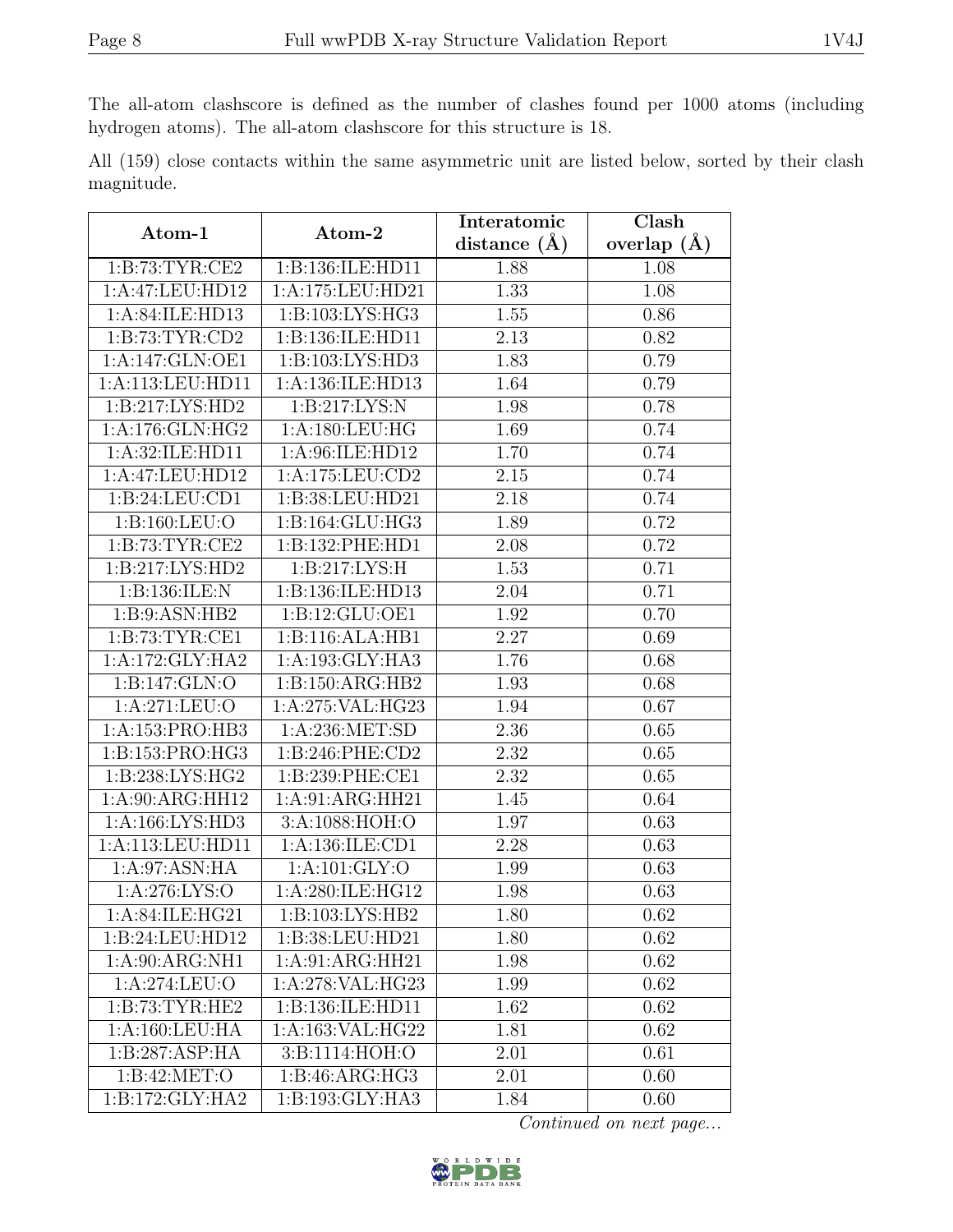| Continuea from previous page |                    | Interatomic       | Clash           |  |  |
|------------------------------|--------------------|-------------------|-----------------|--|--|
| Atom-1                       | Atom-2             | distance $(\AA)$  | overlap $(\AA)$ |  |  |
| 1:A:103:LYS:HD3              | 1:B:147:GLN:OE1    | 2.02              | 0.60            |  |  |
| 1:B:220:PHE:HA               | 1:B:251:TRP:CH2    | $\overline{2.37}$ | 0.59            |  |  |
| 1:A:265:LYS:HG3              | 3:A:1007:HOH:O     | 2.01              | 0.59            |  |  |
| 1:A:241:GLU:O                | 1:A:245:MET:HG3    | 2.03              | 0.58            |  |  |
| 1:B:219:GLY:O                | 1: B:251:TRP:CH2   | 2.56              | $0.58\,$        |  |  |
| 1:B:240:PRO:HG2              | 1:B:241:GLU:OE2    | 2.03              | 0.58            |  |  |
| 1:B:244:GLN:HG2              | 1:B:248:ASN:ND2    | 2.19              | 0.58            |  |  |
| 1:A:216:GLY:N                | 1:A:222:ASP:HB2    | 2.19              | 0.57            |  |  |
| 1:B:126:ASN:HA               | 1:B:129:ARG:NH1    | 2.20              | 0.57            |  |  |
| 1:B:153:PRO:HG3              | 1:B:246:PHE:HD2    | 1.69              | 0.57            |  |  |
| 1:B:230:PHE:HB3              | 1:B:231:PRO:HD3    | 1.87              | 0.57            |  |  |
| 1: A:60: GLY:O               | 1:A:64:ILE:HG12    | 2.05              | 0.57            |  |  |
| 1:B:248:ASN:O                | 1:B:249:ARG:HB2    | 2.04              | 0.57            |  |  |
| 1:B:279:ILE:HD12             | 1: B:286: ARG: HA  | 1.87              | 0.56            |  |  |
| 1:B:229:SER:O                | 1:B:233: VAL: HG13 | 2.06              | 0.56            |  |  |
| 1:B:229:SER:OG               | 1:B:231:PRO:HD2    | 2.06              | 0.56            |  |  |
| 1:B:73:TYR:HE1               | 1:B:116:ALA:HB1    | 1.70              | 0.55            |  |  |
| 1: A:45:VAL:O                | 1:A:49:ILE:HG13    | 2.05              | 0.55            |  |  |
| 1:B:73:TYR:HE1               | 1:B:116:ALA:CB     | $\overline{2.20}$ | 0.55            |  |  |
| 1: B:219: GLY:O              | 1: B:251:TRP:HH2   | 1.88              | 0.55            |  |  |
| 1:B:240:PRO:HB3              | 1:B:243:ARG:HH12   | 1.73              | 0.54            |  |  |
| 1:A:21:GLU:HB2               | 1:A:39:TYR:OH      | 2.07              | 0.54            |  |  |
| 1:A:248:ASN:HD22             | 1:A:248:ASN:N      | 2.04              | 0.54            |  |  |
| 1: B: 73: TYR: CE2           | 1:B:136:ILE:CD1    | 2.79              | 0.54            |  |  |
| 1:B:175:LEU:HD11             | 1:B:196:ILE:HD12   | 1.89              | 0.54            |  |  |
| 1:B:227:VAL:O                | 1:B:229:SER:N      | 2.41              | 0.54            |  |  |
| 1:A:24:LEU:CD1               | 1:A:38:LEU:HD21    | 2.38              | 0.54            |  |  |
| 1:B:208:ASP:OD1              | 1:B:224:LYS:HG3    | 2.08              | 0.54            |  |  |
| 1:A:29:PRO:HD2               | 1:A:32:ILE:HG21    | 1.90              | 0.53            |  |  |
| 1:B:22:GLN:O                 | 1: B:26: GLN: HG2  | 2.08              | 0.53            |  |  |
| 1:B:41:LYS:HG3               | 2:B:1008:SO4:O3    | 2.08              | 0.53            |  |  |
| 1:A:47:LEU:CD1               | 1:A:175:LEU:HD21   | 2.24              | 0.53            |  |  |
| 1:A:275:VAL:O                | 1:A:279:ILE:HG12   | 2.08              | 0.52            |  |  |
| 1: B: 73: TYR: CE1           | 1:B:116:ALA:CB     | 2.92              | 0.52            |  |  |
| 1: A:9: ASN: OD1             | 1: A:53: LYS: HE3  | 2.10              | 0.52            |  |  |
| 1:A:175:LEU:HD11             | 1:A:196:ILE:HD12   | 1.92              | 0.52            |  |  |
| 1:B:227:VAL:HG22             | 1:B:246:PHE:CZ     | 2.45              | 0.52            |  |  |
| 1:A:147:GLN:O                | 1:A:150:ARG:HB2    | 2.10              | 0.52            |  |  |
| 1:A:177:LEU:HB2              | 1:A:178:PRO:HD3    | 1.92              | 0.52            |  |  |
| 1:A:90:ARG:HB2               | 1: A:95:THR:HG22   | 1.92              | 0.52            |  |  |
| 1: B: 195: THR:O             | 1:B:199:ILE:HG13   | 2.10              | 0.51            |  |  |

Continued from previous page.

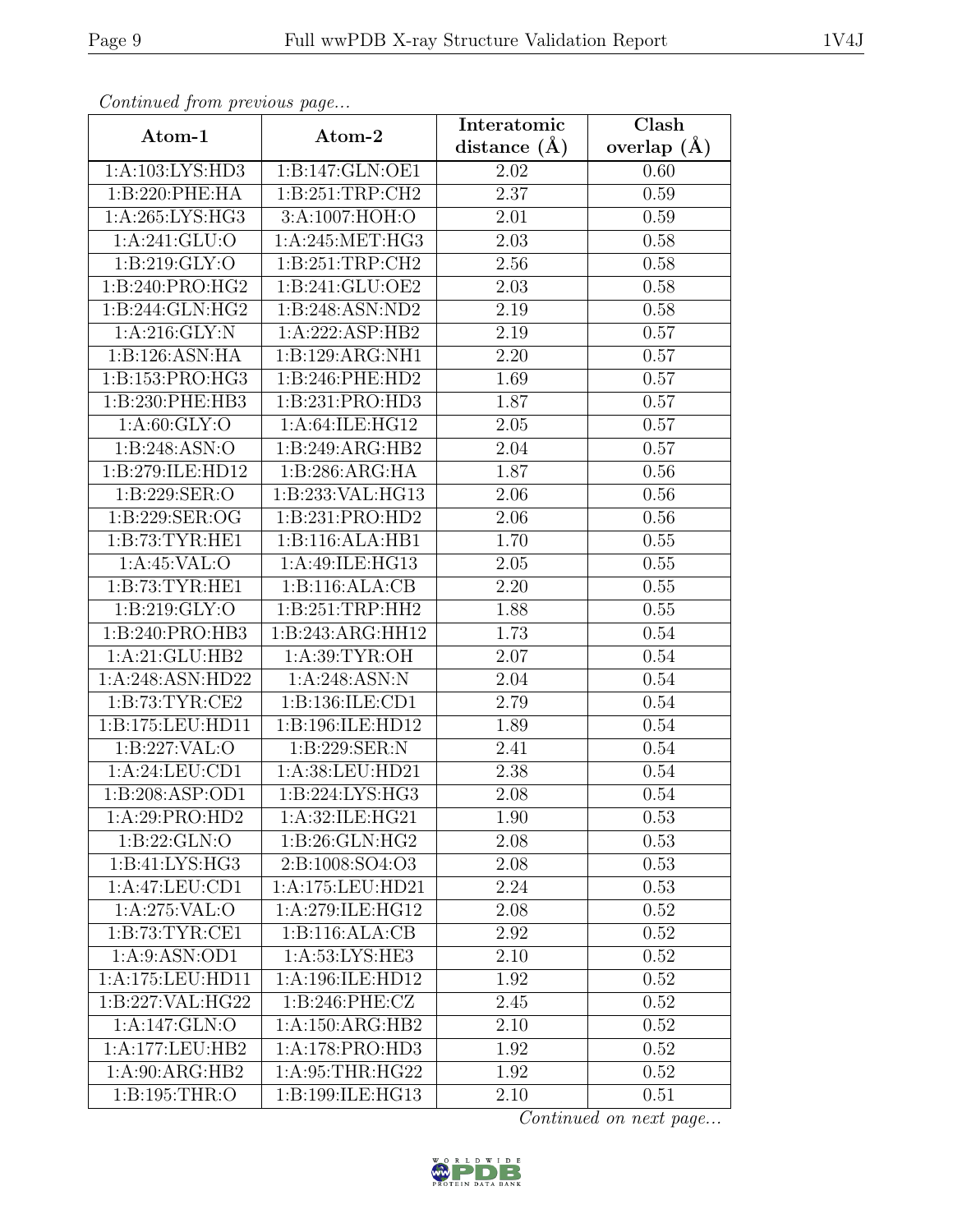| Continued from previous page |                     | Interatomic       | $\overline{\text{Clash}}$ |  |
|------------------------------|---------------------|-------------------|---------------------------|--|
| Atom-1                       | Atom-2              | distance $(A)$    | overlap $(A)$             |  |
| 1:B:208:ASP:HB2              | 1:B:224:LYS:HE2     | 1.92              | 0.51                      |  |
| 1:B:242:ALA:HB2              | 1:B:257:PHE:CE2     | 2.46              | 0.51                      |  |
| 1: A:80: HIS:O               | 1: A:83: VAL: HG12  | 2.11              | 0.51                      |  |
| 1:A:216:GLY:CA               | 1:A:222:ASP:HB2     | 2.41              | 0.50                      |  |
| 1:B:206:ILE:HG23             | 1:B:264:LEU:HD21    | 1.91              | 0.50                      |  |
| 1: A:11: TYR: C              | 1: A:11: TYR: CD1   | 2.85              | 0.50                      |  |
| 1: A:80: HIS:O               | 1:A:84:ILE:HG13     | $\overline{2}.12$ | 0.50                      |  |
| 1: B:16: VAL:O               | 1:B:20:ILE:HG13     | 2.12              | 0.49                      |  |
| 1:A:29:PRO:HD2               | 1: A:32: ILE: CG2   | 2.42              | 0.49                      |  |
| 1:A:206:ILE:HG23             | 1:A:264:LEU:HD11    | 1.94              | 0.49                      |  |
| 1:A:227:VAL:O                | 1:A:229:SER:N       | 2.46              | 0.49                      |  |
| 1:A:160:LEU:O                | 1: A:164: GLU: HG3  | 2.11              | 0.49                      |  |
| 1:B:285:LEU:O                | 1:B:288:PHE:HD2     | 1.96              | 0.49                      |  |
| 1:B:213:GLU:OE2              | 1:B:213:GLU:HA      | 2.13              | 0.49                      |  |
| 1:B:244:GLN:HG2              | 1:B:248:ASN:HD21    | 1.78              | 0.49                      |  |
| 1:B:150:ARG:HD3              | 1: B: 151: TYR: CE1 | 2.48              | 0.48                      |  |
| 1:A:113:LEU:CD1              | 1:A:136:ILE:CD1     | 2.91              | 0.48                      |  |
| 1:A:209:PHE:O                | 1: A:212: MET:HG2   | 2.13              | 0.48                      |  |
| 1:B:132:PHE:O                | 1:B:136:ILE:HG12    | 2.13              | 0.48                      |  |
| 1:B:221:LEU:O                | 1:B:222:ASP:HB3     | 2.12              | 0.48                      |  |
| 1:B:82:ASP:OD2               | 1:B:90:ARG:HD3      | $\overline{2.12}$ | 0.48                      |  |
| 1:A:221:LEU:O                | 1:A:222:ASP:HB3     | 2.14              | 0.48                      |  |
| 1:B:177:LEU:N                | 1:B:178:PRO:HD2     | 2.29              | 0.48                      |  |
| 1:B:279:ILE:HG23             | 1:B:286:ARG:HB2     | 1.95              | 0.48                      |  |
| 1:B:287:ASP:O                | 1:B:288:PHE:O       | 2.32              | 0.48                      |  |
| 1: B: 151: TYR: C            | 1:B:152:LYS:HD2     | 2.34              | 0.47                      |  |
| 1: B:276: LYS:O              | 1:B:280:ILE:HG13    | 2.13              | 0.47                      |  |
| 1: B: 152: LYS: HD2          | 1:B:152:LYS:N       | 2.30              | 0.47                      |  |
| 1: A: 158: GLU:O             | 1:A:162:ILE:HG13    | 2.14              | 0.47                      |  |
| 1:A:124:GLY:O                | 1:A:125:ASN:HB3     | 2.14              | 0.47                      |  |
| 1: B: 159: TYR: CZ           | 1:B:163:VAL:HG21    | 2.50              | 0.47                      |  |
| 1:A:84:ILE:HD13              | 1:B:103:LYS:CG      | 2.36              | 0.46                      |  |
| 1:A:229:SER:HB3              | 1:A:232:LEU:HB2     | 1.96              | 0.46                      |  |
| 1: B: 73: TYR: CD2           | 1:B:136:ILE:CD1     | 2.93              | 0.46                      |  |
| 1:B:108:ALA:O                | 1:B:112:VAL:HG23    | 2.15              | 0.46                      |  |
| 1: B:91: ARG:N               | 1:B:91:ARG:HD2      | 2.30              | 0.46                      |  |
| 1: B: 274: LEU: O            | 1:B:278:VAL:HG23    | 2.15              | 0.46                      |  |
| 1:B:176:GLN:HG2              | 1:B:180:LEU:HG      | 1.98              | 0.46                      |  |
| 1: A:203: PHE:O              | 1: A:207: MET:HG2   | 2.16              | 0.45                      |  |
| 1:A:160:LEU:HA               | 1:A:163:VAL:CG2     | 2.45              | 0.45                      |  |
| 1:B:217:LYS:N                | 1: B: 217: LYS: CD  | 2.75              | 0.45                      |  |

Continued from previous page.

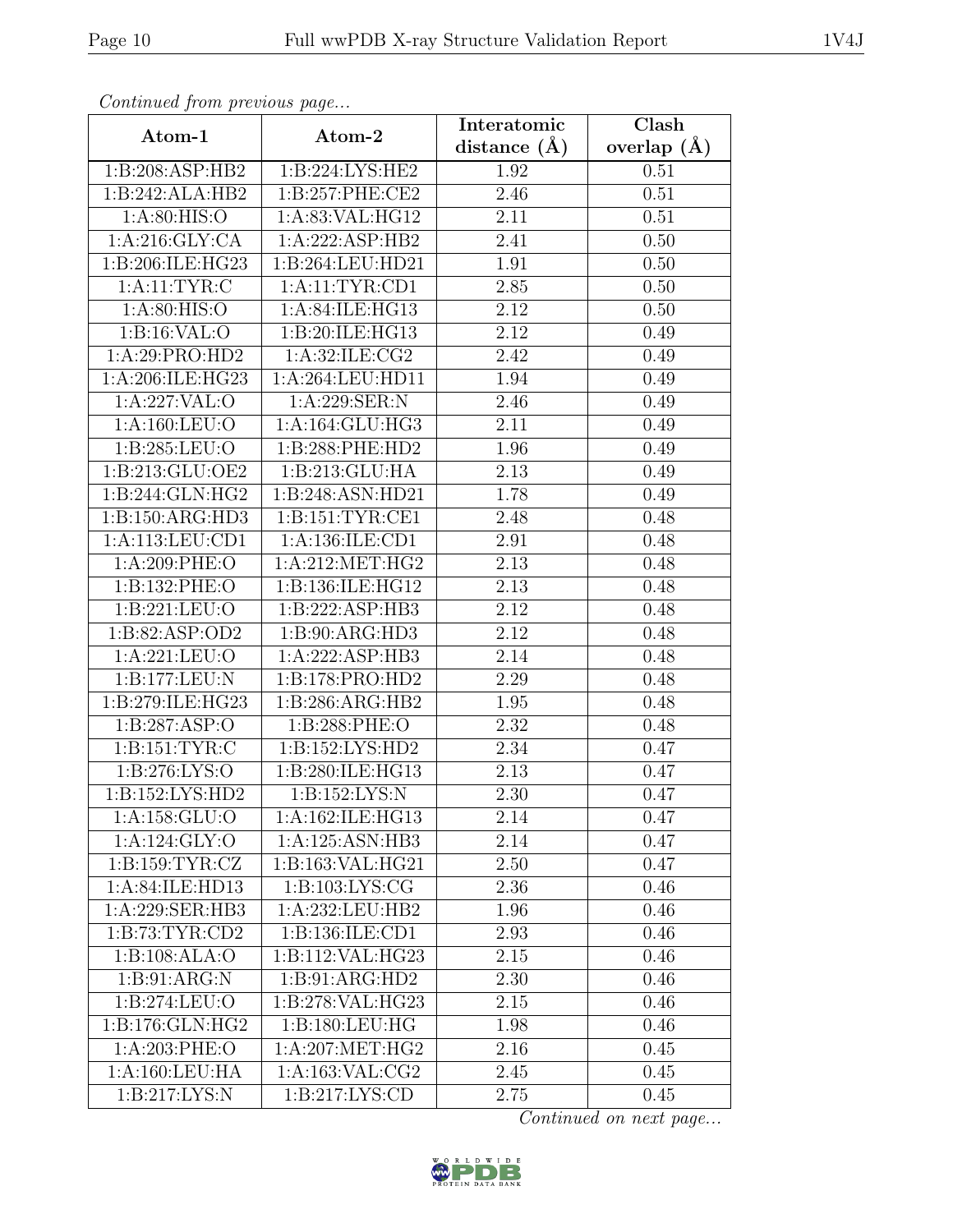| Continua from previous page |                    | Interatomic       | $\overline{\text{Clash}}$ |
|-----------------------------|--------------------|-------------------|---------------------------|
| Atom-1                      | Atom-2             | distance $(A)$    | overlap $(A)$             |
| 1:B:173:LEU:O               | 1:B:177:LEU:HG     | 2.15              | 0.45                      |
| 1:B:209:PHE:C               | 1:B:211:GLY:H      | $\overline{2.20}$ | 0.45                      |
| 1: A:88: ARG:O              | 1: A:94: GLU: HA   | 2.17              | 0.45                      |
| 1:A:175:LEU:O               | 1:A:189:LEU:HD13   | 2.17              | 0.45                      |
| 1: A:243: ARG:O             | 1:A:247:GLU:HG3    | 2.17              | 0.45                      |
| 1:B:227:VAL:HG22            | 1:B:246:PHE:HZ     | 1.81              | 0.45                      |
| 1:B:31:GLN:O                | 1:B:34:LYS:HG3     | 2.17              | 0.44                      |
| 1:B:126:ASN:HA              | 1:B:129:ARG:HH12   | 1.82              | 0.44                      |
| 1:B:9:ASN:OD1               | 1:B:53:LYS:HE3     | 2.19              | 0.43                      |
| 1:B:97:ASN:HB3              | 1:B:105:ALA:HB2    | 2.01              | 0.43                      |
| 1:A:176:GLN:HG2             | 1:A:180:LEU:CG     | 2.45              | 0.42                      |
| 1: B:34: LYS:O              | 1: B: 93: LYS: NZ  | 2.52              | 0.42                      |
| 1:B:125:ASN:HB3             | 1:B:128:LEU:HB3    | 2.01              | 0.42                      |
| 1:A:124:GLY:O               | 1:A:125:ASN:CB     | 2.67              | 0.42                      |
| 1:B:287:ASP:O               | 1:B:288:PHE:C      | 2.56              | 0.42                      |
| 1:A:242:ALA:HB2             | 1: A:257:PHE:CE2   | 2.55              | 0.42                      |
| 1:B:73:TYR:CE2              | 1:B:132:PHE:CD1    | 2.98              | 0.42                      |
| 1:B:272:LYS:HD2             | 1:B:272:LYS:HA     | 1.77              | 0.42                      |
| 1:A:239:PHE:CZ              | 1:A:261:LYS:HG2    | 2.55              | 0.42                      |
| 1:A:135:VAL:HG21            | 1:A:173:LEU:HD22   | 2.02              | 0.42                      |
| 1:B:44:ARG:HH11             | 1:B:44:ARG:HG3     | 1.85              | 0.42                      |
| 1:A:37:PRO:HA               | 1: A:93: LYS: HD3  | 2.02              | 0.41                      |
| 1:A:123:ILE:O               | 1:A:123:ILE:HG22   | 2.20              | 0.41                      |
| 1:A:157:GLU:O               | 1:A:161:ARG:HG3    | 2.21              | 0.41                      |
| 1: B: 63: ALA: O            | 1:B:67:LEU:HG      | 2.20              | 0.41                      |
| 1:A:50:LEU:HD23             | 1: A:50: LEU:O     | 2.19              | 0.41                      |
| 1:A:152:LYS:O               | 1:A:227:VAL:HG11   | 2.20              | 0.41                      |
| 1:A:230:PHE:N               | 1:A:231:PRO:HD2    | 2.35              | 0.41                      |
| 1:A:17:LYS:HE2              | 1: A:42: MET:SD    | 2.60              | 0.41                      |
| 1: A:254:LEU:O              | 1:A:258:MET:HG3    | 2.21              | 0.41                      |
| $1:A:288:$ PHE:N            | 1:A:288:PHE:CD1    | 2.88              | 0.41                      |
| 1:B:217:LYS:H               | 1: B: 217: LYS: CD | 2.27              | 0.41                      |
| 1: A:184: GLU:CG            | 1:A:185:LEU:H      | 2.34              | 0.41                      |
| 1:A:184:GLU:HG2             | 1:A:185:LEU:H      | 1.85              | 0.41                      |
| 1:A:171:PHE:CD2             | 1:A:197:GLY:HA2    | 2.56              | 0.41                      |
| 1:B:185:LEU:HD23            | 3: B: 1143: HOH: O | 2.21              | 0.40                      |
| 1:B:243:ARG:O               | 1:B:247:GLU:HG3    | 2.20              | 0.40                      |
| 1:B:251:TRP:O               | 1:B:255:MET:HG2    | 2.20              | 0.40                      |
| 1:A:29:PRO:O                | 1:A:32:ILE:HG22    | 2.21              | 0.40                      |
| 1:B:219:GLY:O               | 1:B:220:PHE:CD1    | 2.75              | 0.40                      |

Continued from previous page.

All (1) symmetry-related close contacts are listed below. The label for Atom-2 includes the sym-

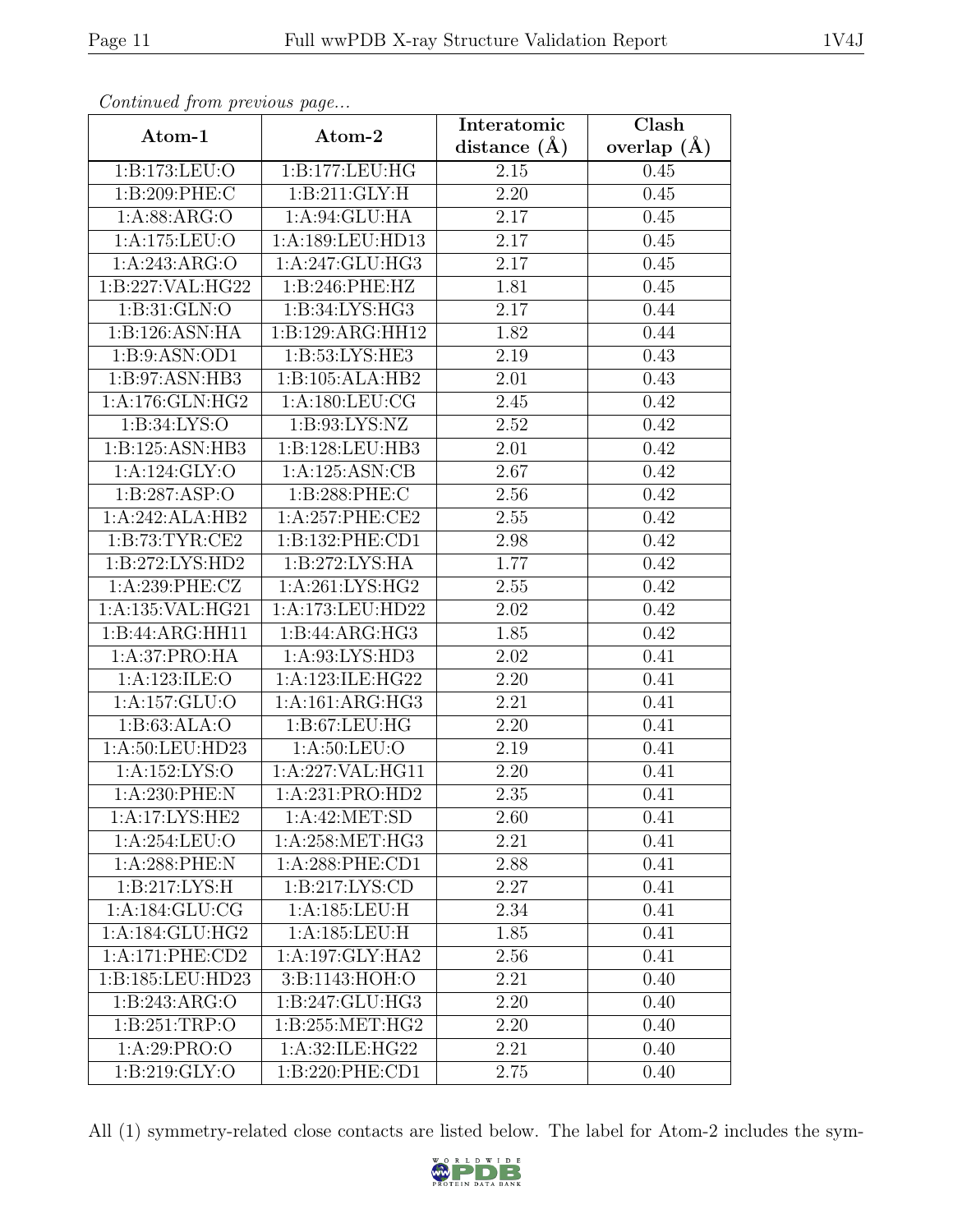metry operator and encoded unit-cell translations to be applied.

| Atom-1             | Atom-2              | Interatomic<br>distance $(A)$ | $\gamma$ lash<br>overlap $(A)$ |
|--------------------|---------------------|-------------------------------|--------------------------------|
| 3: B: 1161: HOH: O | 3: B:1161: HOH:O[8] | l.54                          | 1.66                           |

### 5.3 Torsion angles (i)

### 5.3.1 Protein backbone  $(i)$

In the following table, the Percentiles column shows the percent Ramachandran outliers of the chain as a percentile score with respect to all X-ray entries followed by that with respect to entries of similar resolution.

The Analysed column shows the number of residues for which the backbone conformation was analysed, and the total number of residues.

| Mol | Chain | Analysed                      |            |          | Favoured   Allowed   Outliers   Percentiles |
|-----|-------|-------------------------------|------------|----------|---------------------------------------------|
|     |       | $278/299$ (93\%)   258 (93\%) | $17(6\%)$  | $3(1\%)$ | 38 <br>14                                   |
|     |       | $278/299$ (93\%)   256 (92\%) | $17(6\%)$  | $5(2\%)$ | 8 <br>$\sqrt{25}$                           |
| All | All   | $556/598$ (93\%)   514 (92\%) | 34 $(6\%)$ | $8(1\%)$ | 31                                          |

All (8) Ramachandran outliers are listed below:

| Mol | Chain | Res | <b>Type</b>           |
|-----|-------|-----|-----------------------|
| 1   | A     | 150 | $\rm{ARG}$            |
| 1   | А     | 39  | <b>TYR</b>            |
| 1   | В     | 91  | $\rm{ARG}$            |
| 1   | B     | 150 | $\rm{ARG}$            |
|     | B     | 221 | <b>LEU</b>            |
| 1   | В     | 228 | ALA                   |
| 1   | A     | 228 | ALA                   |
|     |       | 210 | $\Delta$ T , $\Delta$ |

### 5.3.2 Protein sidechains (i)

In the following table, the Percentiles column shows the percent sidechain outliers of the chain as a percentile score with respect to all X-ray entries followed by that with respect to entries of similar resolution.

The Analysed column shows the number of residues for which the sidechain conformation was analysed, and the total number of residues.

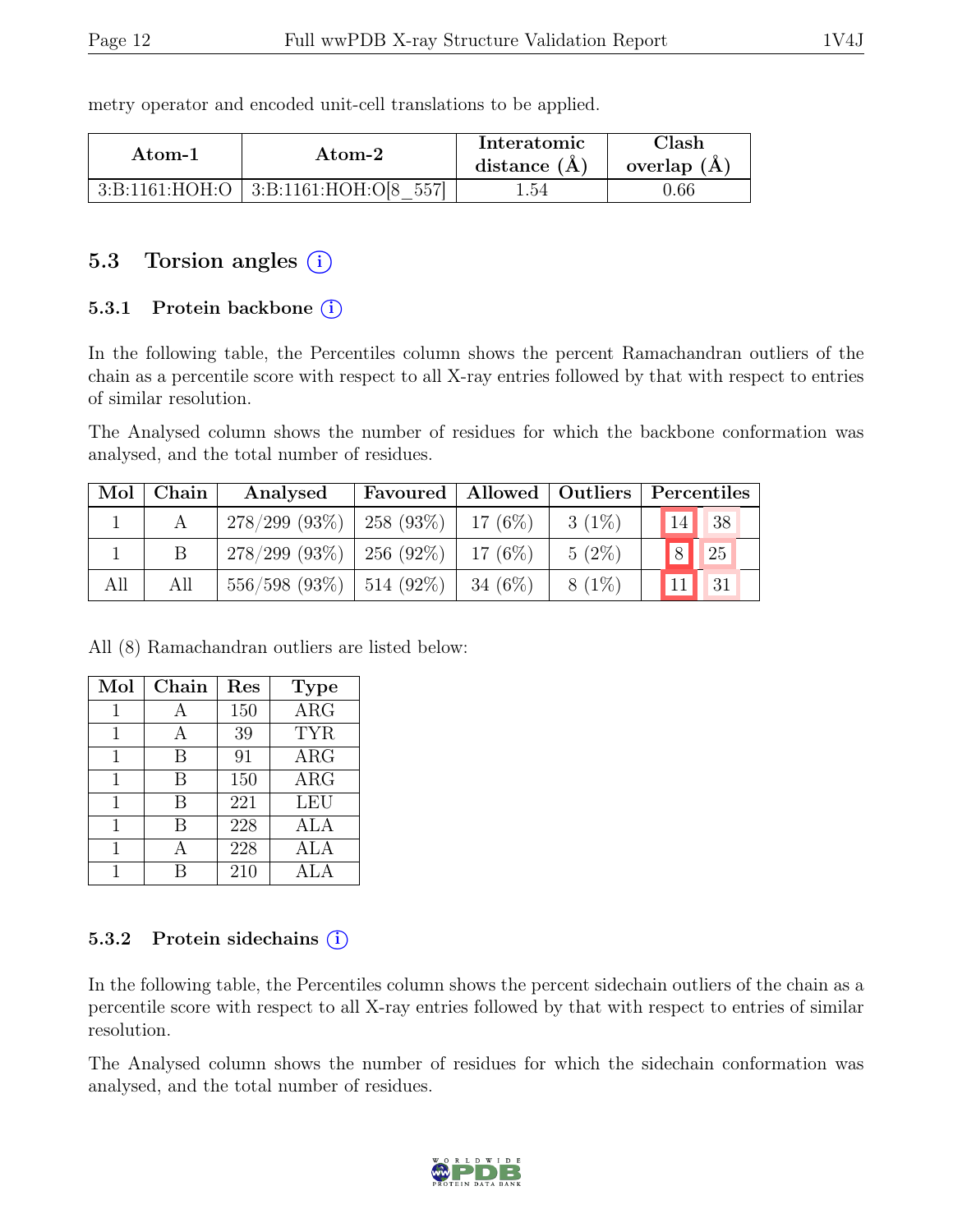| Mol | Chain | Analysed        | Rotameric   Outliers |           | Percentiles |    |
|-----|-------|-----------------|----------------------|-----------|-------------|----|
|     |       | 239/257(93%)    | $226(95\%)$          | $13(5\%)$ | 22          | 49 |
|     |       | 239/257(93%)    | 231 $(97%)$          | $8(3\%)$  | 38          | 68 |
| All | All   | $478/514(93\%)$ | 457 $(96\%)$         | $21(4\%)$ | 28          | 58 |

All (21) residues with a non-rotameric sidechain are listed below:

| Mol            | Chain                   | Res              | Type                      |
|----------------|-------------------------|------------------|---------------------------|
| $\mathbf 1$    | $\overline{A}$          | $\overline{11}$  | <b>TYR</b>                |
| $\overline{1}$ | $\overline{A}$          | 26               | <b>GLN</b>                |
| $\mathbf{1}$   | $\overline{A}$          | 39               | <b>TYR</b>                |
| $\overline{1}$ | $\overline{A}$          | 43               | <b>LEU</b>                |
| $\mathbf 1$    | $\overline{A}$          | 47               | <b>LEU</b>                |
| $\overline{1}$ | $\overline{A}$          | 85               | <b>ASP</b>                |
| $\overline{1}$ | $\overline{A}$          | 157              | <b>GLU</b>                |
| $\overline{1}$ | $\overline{A}$          | 184              | GLU                       |
| $\overline{1}$ | $\overline{A}$          | 204              | ASP                       |
| $\overline{1}$ | $\overline{A}$          | $\overline{237}$ | $\overline{\mathrm{GLU}}$ |
| $\overline{1}$ | $\overline{A}$          | 241              | GLU                       |
| $\mathbf{1}$   | $\overline{A}$          | 248              | ASN                       |
| $\overline{1}$ | $\overline{A}$          | 259              | $\overline{\rm{ARG}}$     |
| $\overline{1}$ | $\overline{\mathbf{B}}$ | $34\,$           | <b>LYS</b>                |
| $\overline{1}$ | $\overline{\mathrm{B}}$ | 83               | <b>VAL</b>                |
| $\overline{1}$ | $\overline{\mathrm{B}}$ | 91               | ARG                       |
| $\mathbf{1}$   | $\overline{\mathrm{B}}$ | 155              | <b>THR</b>                |
| $\overline{1}$ | $\overline{\mathbf{B}}$ | 204              | ASP                       |
| $\mathbf{1}$   | $\boldsymbol{B}$        | 238              | <b>LYS</b>                |
| $\overline{1}$ | $\overline{\mathrm{B}}$ | 259              | $\rm{ARG}$                |
| $\overline{1}$ | B                       | 264              | <b>LEU</b>                |

Sometimes sidechains can be flipped to improve hydrogen bonding and reduce clashes. All (11) such sidechains are listed below:

| Mol | Chain | Res | <b>Type</b> |
|-----|-------|-----|-------------|
| 1   | А     | 31  | <b>GLN</b>  |
| 1   | А     | 134 | <b>ASN</b>  |
| 1   | А     | 191 | <b>ASN</b>  |
| 1   | А     | 225 | <b>ASN</b>  |
| 1   | A     | 248 | <b>ASN</b>  |
| 1   | В     | 31  | <b>GLN</b>  |
| 1   | В     | 54  | <b>ASN</b>  |
| 1   | R     | 97  | <b>ASN</b>  |
|     |       | 134 | <b>ASN</b>  |

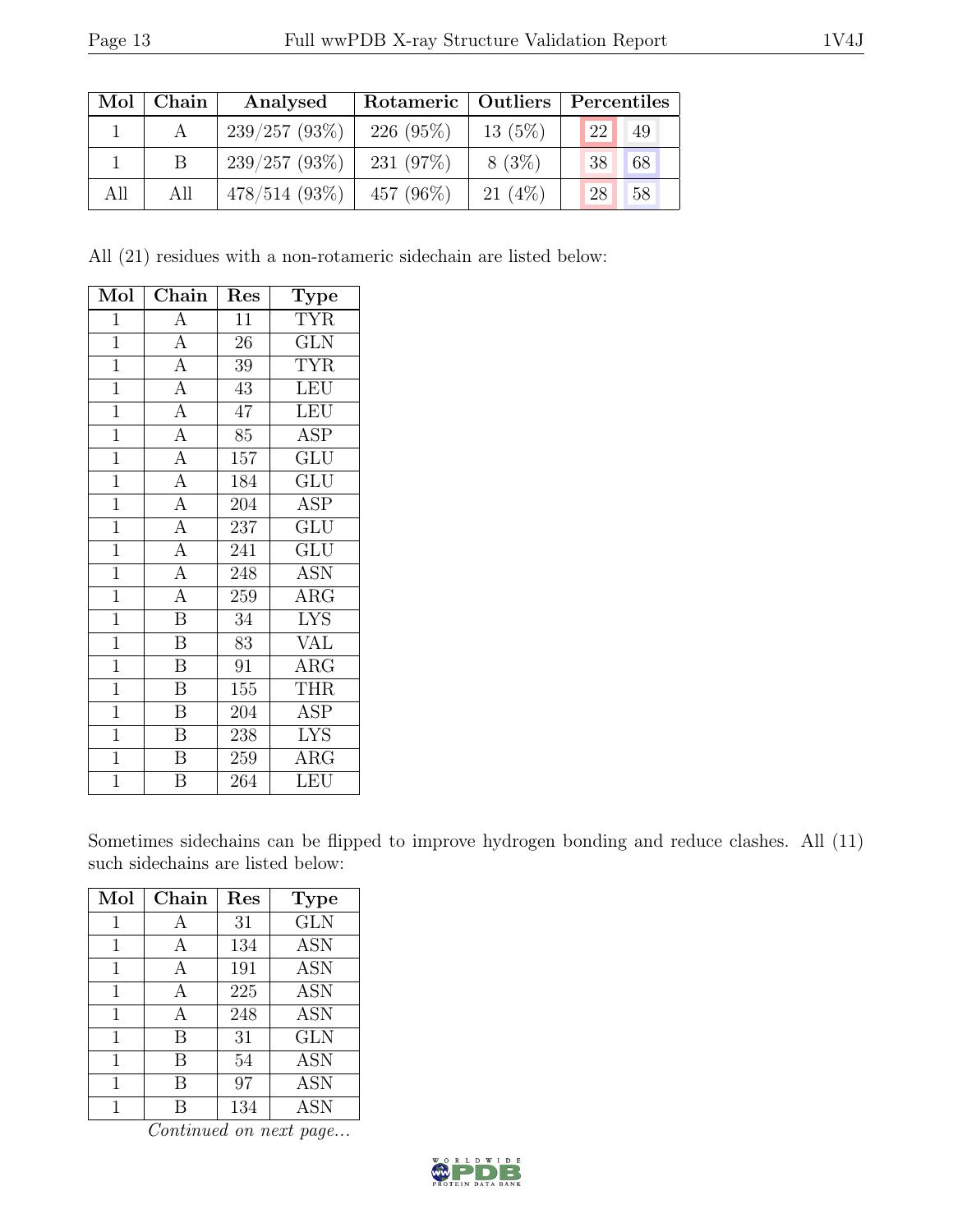Continued from previous page...

| Mol | Chain | Res | Type |
|-----|-------|-----|------|
|     |       | 191 | Αč   |
|     |       |     |      |

### 5.3.3 RNA  $(i)$

There are no RNA molecules in this entry.

### 5.4 Non-standard residues in protein, DNA, RNA chains (i)

There are no non-standard protein/DNA/RNA residues in this entry.

### 5.5 Carbohydrates  $(i)$

There are no monosaccharides in this entry.

### 5.6 Ligand geometry  $(i)$

8 ligands are modelled in this entry.

In the following table, the Counts columns list the number of bonds (or angles) for which Mogul statistics could be retrieved, the number of bonds (or angles) that are observed in the model and the number of bonds (or angles) that are defined in the Chemical Component Dictionary. The Link column lists molecule types, if any, to which the group is linked. The Z score for a bond length (or angle) is the number of standard deviations the observed value is removed from the expected value. A bond length (or angle) with  $|Z| > 2$  is considered an outlier worth inspection. RMSZ is the root-mean-square of all Z scores of the bond lengths (or angles).

| Mol            |                 |              | Res  | Link | Bond lengths |      |                  | Bond angles |             |             |
|----------------|-----------------|--------------|------|------|--------------|------|------------------|-------------|-------------|-------------|
|                | <b>Type</b>     | Chain        |      |      | Counts       | RMSZ | # $ Z  > 2$      | Counts      | <b>RMSZ</b> | # $ Z  > 2$ |
| $\overline{2}$ | SO <sub>4</sub> | B            | 1007 |      | 4,4,4        | 0.25 |                  | 6,6,6       | 0.04        |             |
| $\overline{2}$ | SO <sub>4</sub> | А            | 1004 |      | 4,4,4        | 0.24 |                  | 6,6,6       | 0.09        |             |
| $\overline{2}$ | SO <sub>4</sub> | $\mathbf{A}$ | 1003 |      | 4,4,4        | 0.26 | $\theta$         | 6,6,6       | 0.09        |             |
| $\overline{2}$ | SO <sub>4</sub> | Β            | 1005 |      | 4,4,4        | 0.25 |                  | 6,6,6       | 0.06        |             |
| $\overline{2}$ | SO <sub>4</sub> | Β            | 1006 |      | 4,4,4        | 0.26 | $\theta$         | 6,6,6       | 0.05        |             |
| $\overline{2}$ | SO <sub>4</sub> | A            | 1001 |      | 4,4,4        | 0.26 | $\Omega$         | 6,6,6       | 0.06        |             |
| $\overline{2}$ | SO <sub>4</sub> | Β            | 1008 |      | 4,4,4        | 0.27 | $\left( \right)$ | 6,6,6       | 0.04        |             |
| $\overline{2}$ | SO <sub>4</sub> | A            | 1002 |      | 4,4,4        | 0.25 | $\theta$         | 6,6,6       | 0.05        |             |

There are no bond length outliers.

There are no bond angle outliers.

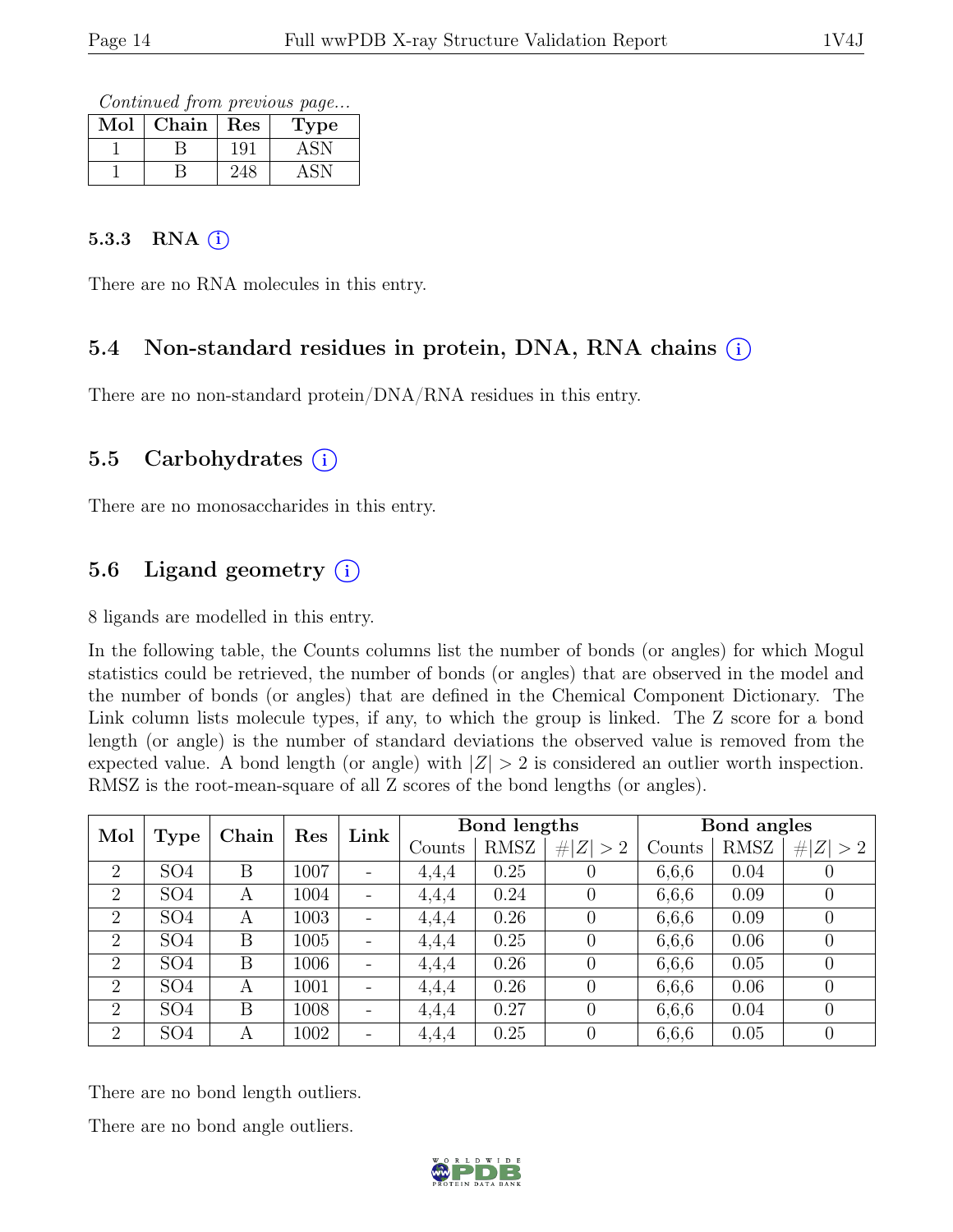There are no chirality outliers.

There are no torsion outliers.

There are no ring outliers.

1 monomer is involved in 1 short contact:

|  |                          | Mol   Chain   Res   Type   Clashes   Symm-Clashes |
|--|--------------------------|---------------------------------------------------|
|  | $\vert$ 1008 $\vert$ SO4 |                                                   |

### 5.7 Other polymers (i)

There are no such residues in this entry.

### 5.8 Polymer linkage issues (i)

There are no chain breaks in this entry.

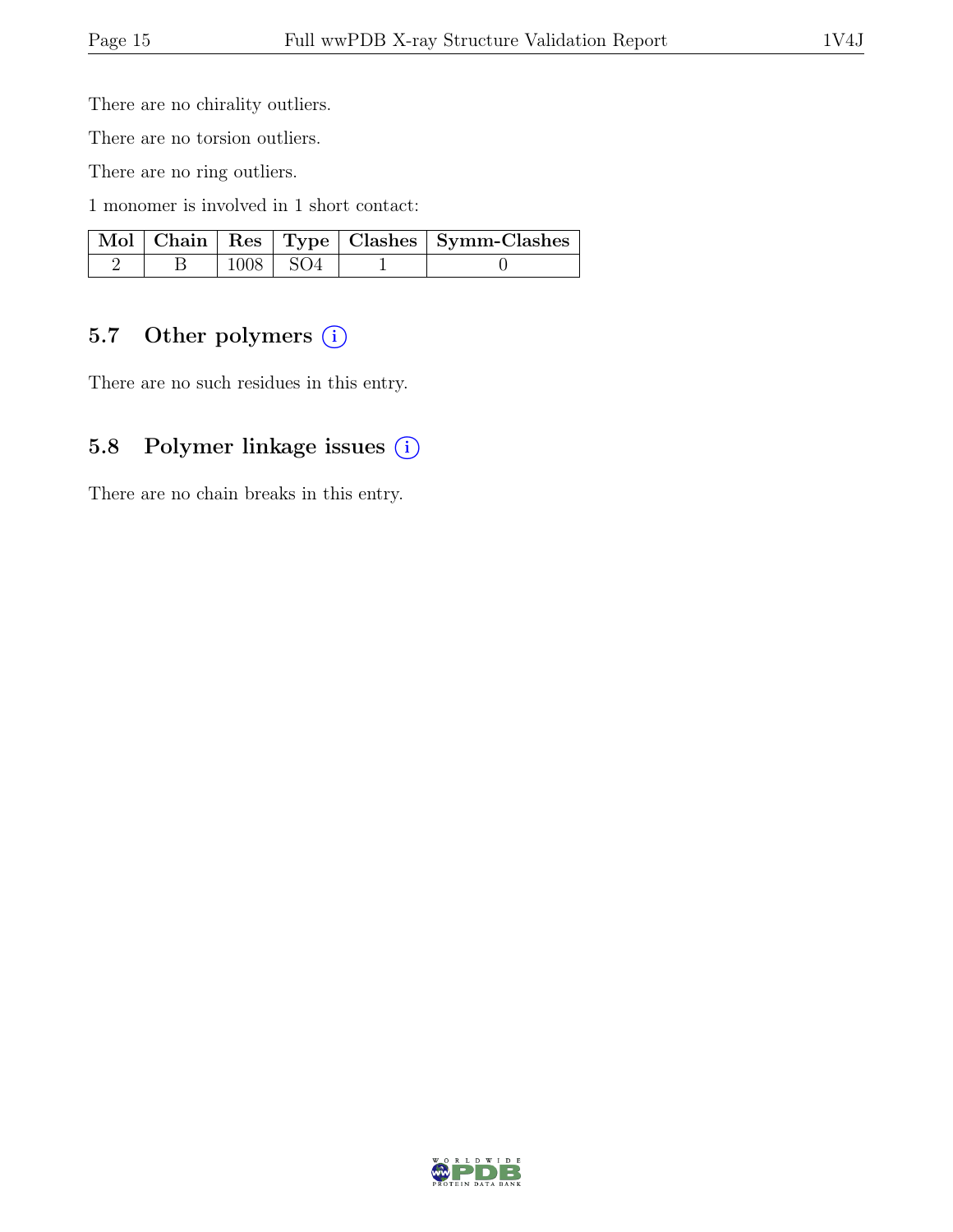## 6 Fit of model and data  $(i)$

## 6.1 Protein, DNA and RNA chains  $(i)$

In the following table, the column labelled ' $\#\text{RSRZ}>2$ ' contains the number (and percentage) of RSRZ outliers, followed by percent RSRZ outliers for the chain as percentile scores relative to all X-ray entries and entries of similar resolution. The OWAB column contains the minimum, median,  $95<sup>th</sup>$  percentile and maximum values of the occupancy-weighted average B-factor per residue. The column labelled 'Q< 0.9' lists the number of (and percentage) of residues with an average occupancy less than 0.9.

| Mol | $\mid$ Chain | Analysed         | $<$ RSRZ $>$ | # $RSRZ>2$        | $\sqrt{\text{OWAB(A}^2)}$ $\sqrt{\text{Q}}$ <0.9 |  |
|-----|--------------|------------------|--------------|-------------------|--------------------------------------------------|--|
|     |              | 280/299(93%)     | 0.18         | $7(2\%)$ 57<br>54 | $\vert 38, 57, 69, 80 \vert$                     |  |
|     |              | 280/299(93%)     | 0.09         | $7(2\%)$ 57<br>54 | $\vert$ 31, 49, 68, 78                           |  |
| All | All          | $560/598$ (93\%) | 0.13         | $14(2\%)$ 57      | $54$   31, 54, 69, 80                            |  |

All (14) RSRZ outliers are listed below:

| Mol          | Chain        | $\operatorname{Res}$ | <b>Type</b> | <b>RSRZ</b> |
|--------------|--------------|----------------------|-------------|-------------|
| $\mathbf{1}$ | А            | 9                    | <b>ASN</b>  | 3.9         |
| 1            | B            | 244                  | <b>GLN</b>  | 3.6         |
| 1            | А            | 248                  | ASN         | 3.4         |
| 1            | B            | 153                  | <b>PRO</b>  | 2.7         |
| 1            | B            | 248                  | <b>ASN</b>  | 2.6         |
| $\mathbf 1$  | A            | 11                   | <b>TYR</b>  | 2.6         |
| 1            | B            | 38                   | LEU         | 2.5         |
| $\mathbf 1$  | $\mathbf{A}$ | 227                  | <b>VAL</b>  | 2.4         |
| $\mathbf 1$  | B            | 241                  | GLU         | 2.3         |
| $\mathbf 1$  | A            | 242                  | ALA         | 2.2         |
| 1            | А            | 244                  | <b>GLN</b>  | 2.2         |
| 1            | A            | 241                  | GLU         | 2.2         |
| $\mathbf 1$  | В            | 257                  | PHE         | 2.1         |
| 1            | В            | 287                  | <b>ASP</b>  | 2.0         |

## 6.2 Non-standard residues in protein, DNA, RNA chains (i)

There are no non-standard protein/DNA/RNA residues in this entry.

## 6.3 Carbohydrates  $(i)$

There are no monosaccharides in this entry.